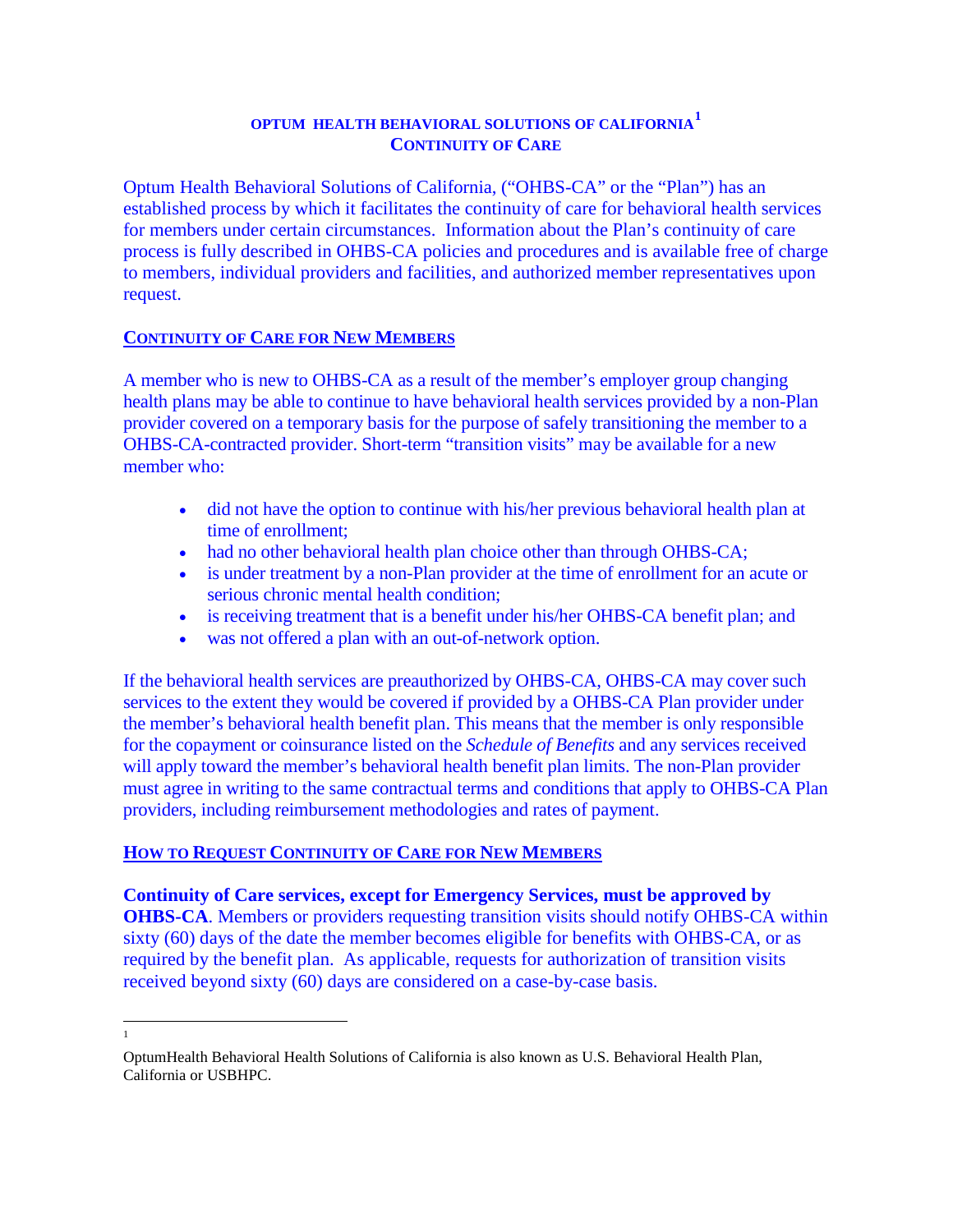On a case-by-case basis, the member's clinical condition, the availability of coverage and the amount of time and number of visits reasonably necessary to ensure a safe and appropriate transfer are taken into consideration when determining the transition benefit.

### **CONTINUITY OF CARE WITH A TERMINATED PROVIDER**

When a Plan provider is no longer a part of the OHBS-CA provider network for reasons other than breach of contract, a medical disciplinary cause, fraud or other criminal activity, the member may be eligible to continue receiving care from that provider to complete a course of treatment with the terminated provider and/or ensure an appropriate transition to a new Plan provider.

For a member to continue receiving care from a terminated Provider, the following conditions must be met:

- Continuity of care services from a terminated provider must be preauthorized by OHBS-CA;
- The requested treatment must be a covered service under the benefit plan;
- The terminated provider must agree in writing to be subject to the same contractual terms and conditions that were imposed upon the provider prior to termination, including, but not limited to, credentialing, hospital privileging, utilization review, peer review and quality assurance requirements, notwithstanding the provisions outlined in the provider contract related to continuity of care; and
- The terminated provider must agree in writing to be compensated at rates and methods of payment similar to those used by OHBS-CA for current Plan providers providing similar services who are practicing in the same or a similar geographic area as the terminated provider.

## **HOW TO REQUEST CONTINUITY OF CARE WITH A TERMINATED PROVIDER**

#### **Continuity of Care services, except for Emergency Services, must be approved by OHBS-**

**CA.** Members receiving treatment for any of the specified continuity of care conditions described in the member's Evidence of Coverage, and requesting continued care with the terminating provider should contact OHBS-CA as soon as possible, but within thirty (30) calendar days of the provider's effective date of termination. Continuity of care requests are reviewed on a case-by-case basis. If the member needs continued care beyond ninety (90) days from the provider's contract termination, OHBS-CA considers the severity of the member's clinical condition, the potential clinical effect of a change in provider, the outcome of the condition under treatment, and the availability of a Plan participating provider.

#### **COMPLETION OF COVERED SERVICES**

Covered services for the continuity of care condition under treatment by the non-Plan or terminated Plan provider are considered complete when: